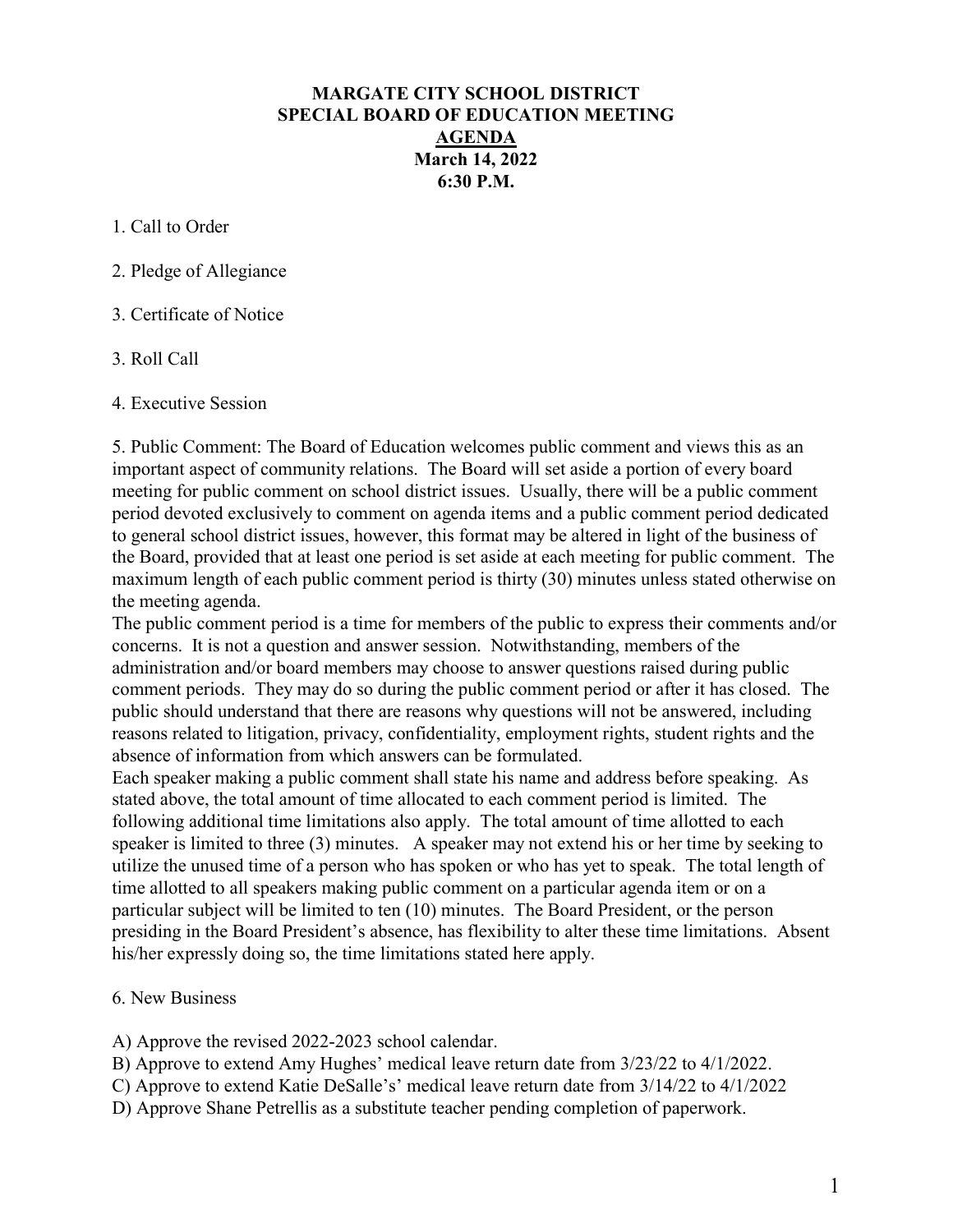E) Approve the final determination of Tighe HIB Investigation No. 202122-T02.

F) Presentation and review of the 2022-2023 tentative budget.

G) Approve submission of the proposed 2022-2023 Margate City School District Budget to the Atlantic County Executive Superintendent for his review.

H) Approve a resolution fixing the sum to be raised by Local Tax Levy for the 2022-2023 School District budget.

I) Approve a resolution to set maximum travel expenditure limits as required by Section 15, Chapter 53, P. L. 2007.

J) Approve a resolution to set maximum dollar limits for professional services for the 2022- 2023 school year as required by N.J.A.C. 6A:23A 5.2.

K) Approve a tuition contract with Longport Board of Education for the 2022-2023 school year in the amount of \$834,341 plus a tuition adjustment for the 2020-2021 school year of \$66,059 for a total cost of \$900,400 calculated as follows:

| Grade Level             | #Students | <b>Tuition Rate</b> | <b>Budgeted Revenue</b> |
|-------------------------|-----------|---------------------|-------------------------|
| PT Preschool Disabled   |           | \$27,602            | 27,602                  |
| Kindergarten            | 3         | \$22,244            | 66,732                  |
| $First-Fifth$           | 25        | \$22,495            | 562,375                 |
| Sixth - Eighth          | 7         | \$25,376            | 177,632                 |
| Total                   | 36        |                     | \$834,341               |
| Plus Tuition Adjustment |           |                     | 66,059                  |
|                         |           |                     | \$900,400               |

L) Approve tuition contracts with Atlantic City Board of Education for the 2022-2023 school year in the amount of \$1,068,928 for regular education students and \$277,965 for special education students less a tuition adjustment for the 2020-2021 school year of \$359,123 for a total cost of \$987,770:

| Grade Level                          | #Students        | Tuition Rate | <b>Budgeted Expense</b> |
|--------------------------------------|------------------|--------------|-------------------------|
| Regular Students $9^{th} - 12^{th}$  | 56               | \$19,088     | \$1,068,928             |
| Resource Room $9^{th} - 12^{th}$     | 9                | 30,885       | 277,965                 |
| Special Education $9^{th} - 12^{th}$ | $\boldsymbol{0}$ | 15,429       | 00,000                  |
| Total                                | 65               |              | \$1,346,893             |
| Less Tuition Adjustment              |                  |              | $-359,123$              |
|                                      |                  |              | \$987,770               |

M) Approve a tuition contract with the Atlantic County Vocational School Board of Education for the 2022-2023 school year for 5 students to attend the Academy Program at a cost of \$4,575 per student and 1 special education students at a cost of \$6,375 per student less a tuition adjustment from the 2020-2021 school year in the amount of \$-12,497 for a total cost of \$16,753. N) Approve a resolution to appoint Siracusa Kaufmann Ins. As the Risk Management Consultant for the 2022-2023 school year with compensation for services rendered equal to 4% of the district's annual assessment.